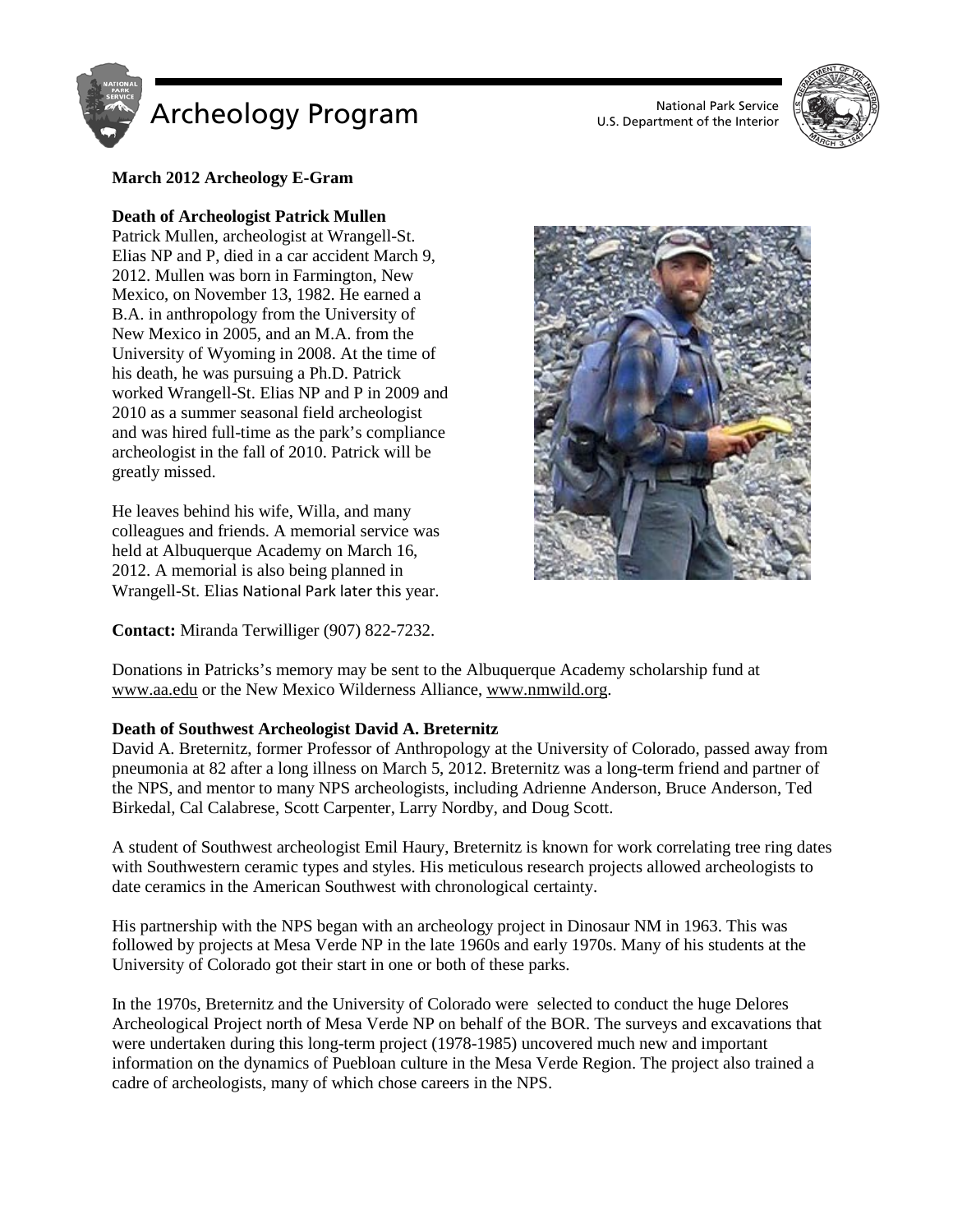Breternitz's professional work was not confined to the American Southwest. He was highly-regarded for his archeological work on the short grass plains of Colorado and his research on reservoir-threatened ancient village sites in northern Nigeria. In retirement, Breternitz continued to keep his foot in archeology through contract and volunteer work, and he established close connections with the Crow Creek Archeological Center in southwestern Colorado.

To all who knew him "Dr. Dave" will be sorely missed. He shaped many careers and lives in the NPS.

## *by Ted Birkedal, Team Manager, Cultural Resources, Alaska Regional Office*

# **Steamtown National Historical Site Celebrates National Park Week with Archeological Exhibit**

In conjunction with National Park Week, Steamtown NHS will launch a new exhibit "What Can Be Found Under the Ground in a Railroad Yard." The new exhibit will trace the history of the railroad yard through the use of archeological objects. SCEP Curator Sarah Smith, with the assistance of Park Ranger Ken Ganz, created and designed the interactive exhibit. It includes an above-ground excavation with a "dig and match" activity where families and children can dig and sift through sediment to find items that match objects in the display cases from the different time periods of the railroad yard. The goal of the exhibit is to encourage social interaction between children and their families and to encourage the participants to think about what kinds of people worked and lived in and near the railroad yard. The exhibit was sponsored, in part, by a generous grant from the Lackawanna Heritage Valley, in partnership with the Pennsylvania Department of Conservation and Natural Resources and the National Park Service.



Steamtown NHS will offer a Fee Free Week, waiving the daily \$7.00 entrance fee during National Park Week, Saturday, April 21, to Sunday, April 29, 2012. All indoor and outdoor exhibit areas and park museum facilities including the Visitor Center, Technology Museum, History Museum, Ranger-guided tours, and the park movie "Steel and Steam" are included in the Fee Free Week. The park will also feature special Education and Discovery Center programs for children, and celebrate National Junior Ranger Day on April 28, when children ages 6-12 can complete activities to become Junior Rangers during their visit.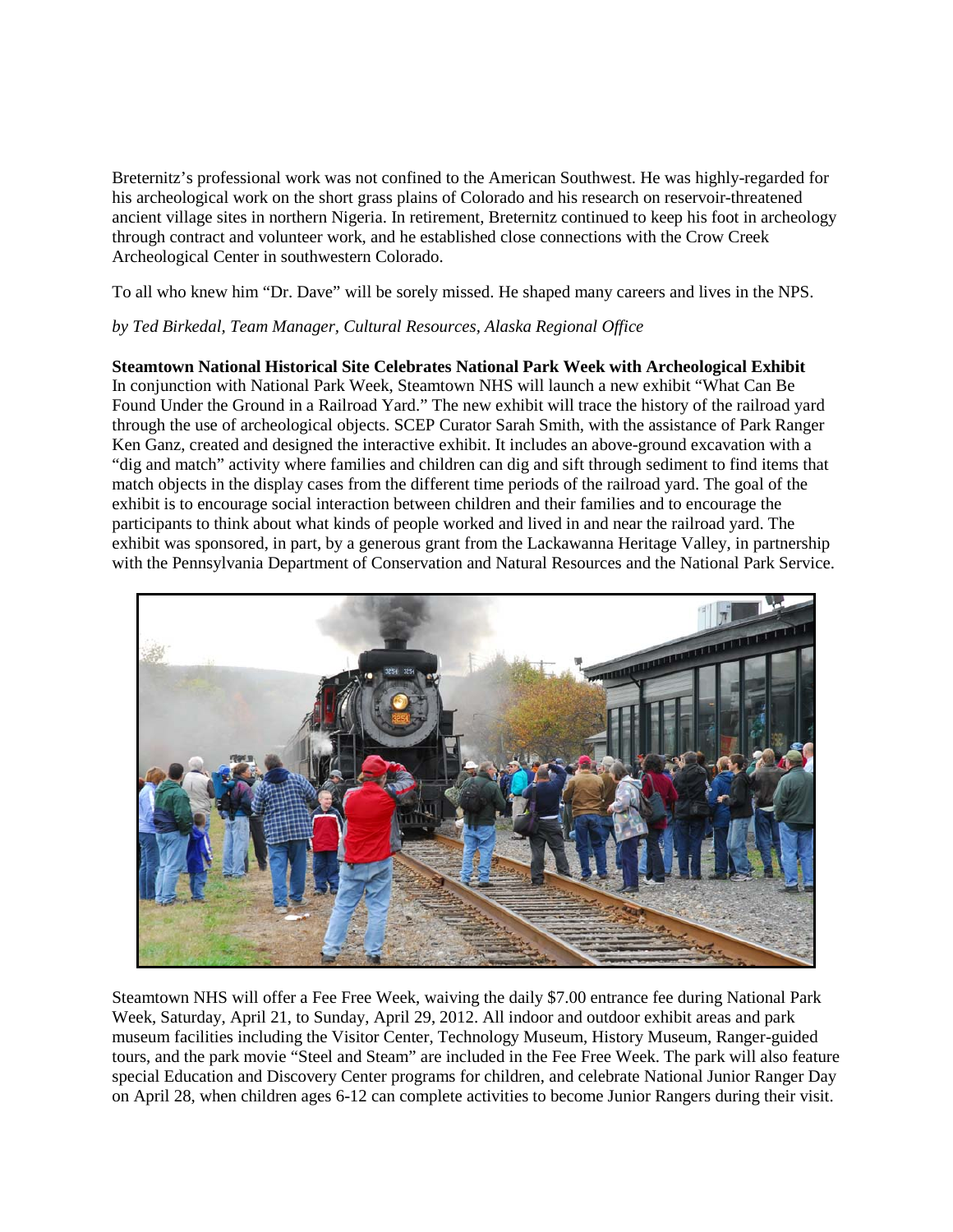First celebrated in 1994, National Park Week was designated by Presidential Proclamation to commemorate the 75th anniversary of the NPS. This year, Steamtown NHS will once again join the nation's 397 National Park units in celebrating the many ways in which these national treasures enrich people's lives.

The park will also run the popular Scranton Limited train rides beginning April 28, 2012, and will operate Wednesday through Sunday, a 3-mile round trip that crosses the Lackawanna River and passes the historic Radisson at Lackawanna Station Hotel. Near the University of Scranton, the train begins its return to the roundhouse. For a unique view of the operations, each departure of the Scranton Limited will allow one rider in the steam and/or diesel locomotive cab.

For more information, go to the Steamtown NHS web site at [www.nps.gov/stea.](http://www.nps.gov/stea)

## **Interior Departmental Consulting Archeologist Requests Data for Federal Archeology Report**

The DOI Departmental Consulting Archeologist solicits information about Federal archeology through an annual questionnaire. Agencies also report on resolved cases of archeological resources law violations on Federal and Indian lands. The questionnaire solicits important summary information about activities that Federal agencies carry out as part of their stewardship responsibilities for archeological resources. The questionnaire is the only source for data about archeological activities and resources managed by Federal agencies that are collected separately from information about other cultural resources.

Letters soliciting archeological data were sent in February to Federal agencies that managed land, supported Federal undertakings, or issue permits for undertakings that have the potential to affect archeological resources. Responses are due on April 16, 2012, but the Archeology Program will accept data at any time. Quantitative data will be posted to "Secretary's Report to Congress on Federal Archeology" webpages on the NPS Archeology Program website at [http://www.nps.gov/archeology/SRC/index.htm.](http://www.nps.gov/archeology/SRC/index.htm)

**Contact:** Karen Mudar, NPS Archeologist (202) 354-2103

## **Archeological Resources in "Teaching with Museum Collections"**

(**Editor's Note:** Five years ago, the Archeology E-gram presented information about archeological teaching resources on other NPS websites. NPS Archeology Program Intern Christine Orricchio will report over the next several months on new archeology postings to these websites since we last visited them in 2007.)

Museum collections connect students to their past; to rich and varied cultures; and to momentous events, inspired ideas, and the places where history happened. The NPS Museum Management Program's "Teaching with Museum Collections" web pages provide lesson plans for educators to use NPS collections in student-centered activities. The lesson plans emphasize the links between the "real things" – objects in museum collections – and America's history and prehistory.

The NPS Museum Management Program has added 45 new lesson plans since 2007. Over 53 objectbased inquiries are available to capture elementary and middle school students' attention and engage them in vivid, creative, and exciting classroom activities. Many of the lessons are historically oriented and emphasize the significance of an important person in history. Other lessons utilize archeological museum collections to discuss European colonization of North America, military campaigns, and American Indian traditions. The website includes lessons for 23 NPS units. Four of these, Morristown NHP, Independence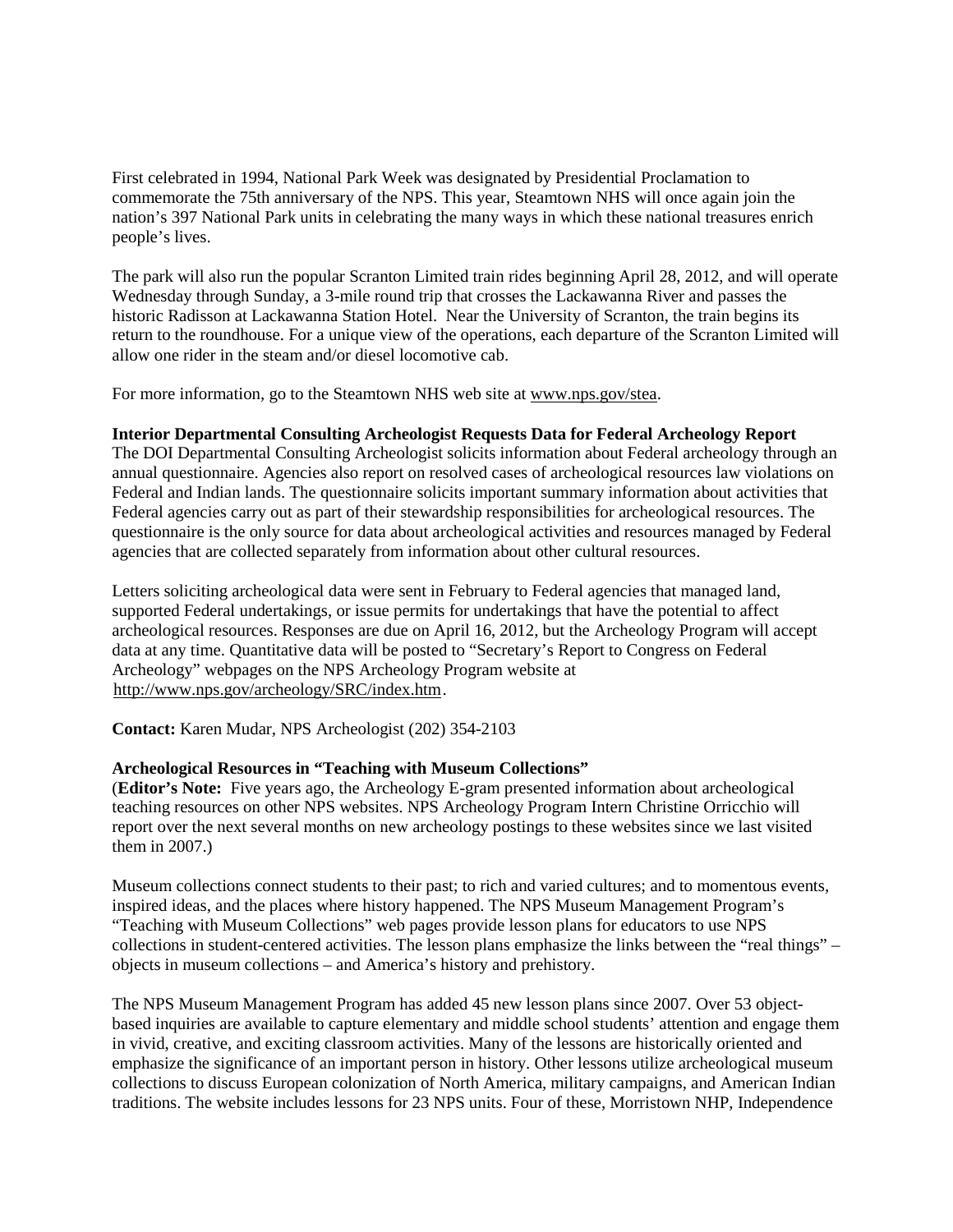NHP, Valley Forge NHP, and Guilford Courthouse NMP are featured together in the curriculum "American Revolutionary War."

Each curriculum includes the relevant national education standards outlined by specific subjects (such as music, art, English language arts, and mathematics), and student learning objectives. The lesson plans also allow educators to use their own techniques and add their special flare to activities. "The American Revolution, A Revolution of Possibilities: Politics, Economy and Society" is a good example of lesson plans that use museum collections in an efficient and interesting manner for students. Printable PDF worksheets accompany most lessons and provide students a hands-on analytical approach to investigate and understand the significance of objects in museum collections. Images of relevant objects for discussion are posted with each lesson and can easily be incorporated into a Power Point presentation.

At least 11 lesson plans have archeological components. Two new archeological object-based lessons plans are for Death Valley NP, and Manzanar NHS. The Death Valley NP lessons focus on Indian foodways in the region by examining how subsistence tools are developed and used. For a hands-on approach to understanding how environments shape culture, students can express their ingenuity and develop a tool of their own with materials they find in their neighborhood, or recreate the implements they learned about in class.



Photo from Manzanar NHS lesson plan.

The Manzanar NHS lesson plan offers an examination of Indian trade and currency. Students are presented with the concepts of reciprocity and exchange, and extrapolate these notions to recognize contemporary purposes for dollars and cents. In evaluation of how the trade bead system came to existence, students discuss the American westward expansion and the effects on American Indian populations. Vivid photos of beads and garments adorned with beaded designs help students visualize the impact of the trade system.

These lesson plans and others are available on the NPS Museum Management Program website at <http://www.nps.gov/history/museum/index.html>

#### **New Archeological National Historic Landmark Designated**

Secretary of the Interior Ken Salazar announced the designation of 13 new National Historic Landmarks (NHLs) in 9 different states, including a site associated with the famed Apache scouts, the largest collection of Frank Lloyd Wright buildings in the world, and an early 18th-century parish church.

The new NHLs include the Carrizo Plain Archeological District (San Luis Obispo County, California), that represents a unique concentration of sites pre-dating European contact, art, and artifacts. The Carrizo Plain Archeological District contains hundreds of significant cultural sites. These include everything from 10,000 year old Native American campsites to 19th century homesteads. Many of the Carrizo sites have been listed on the National Register of Historic Places.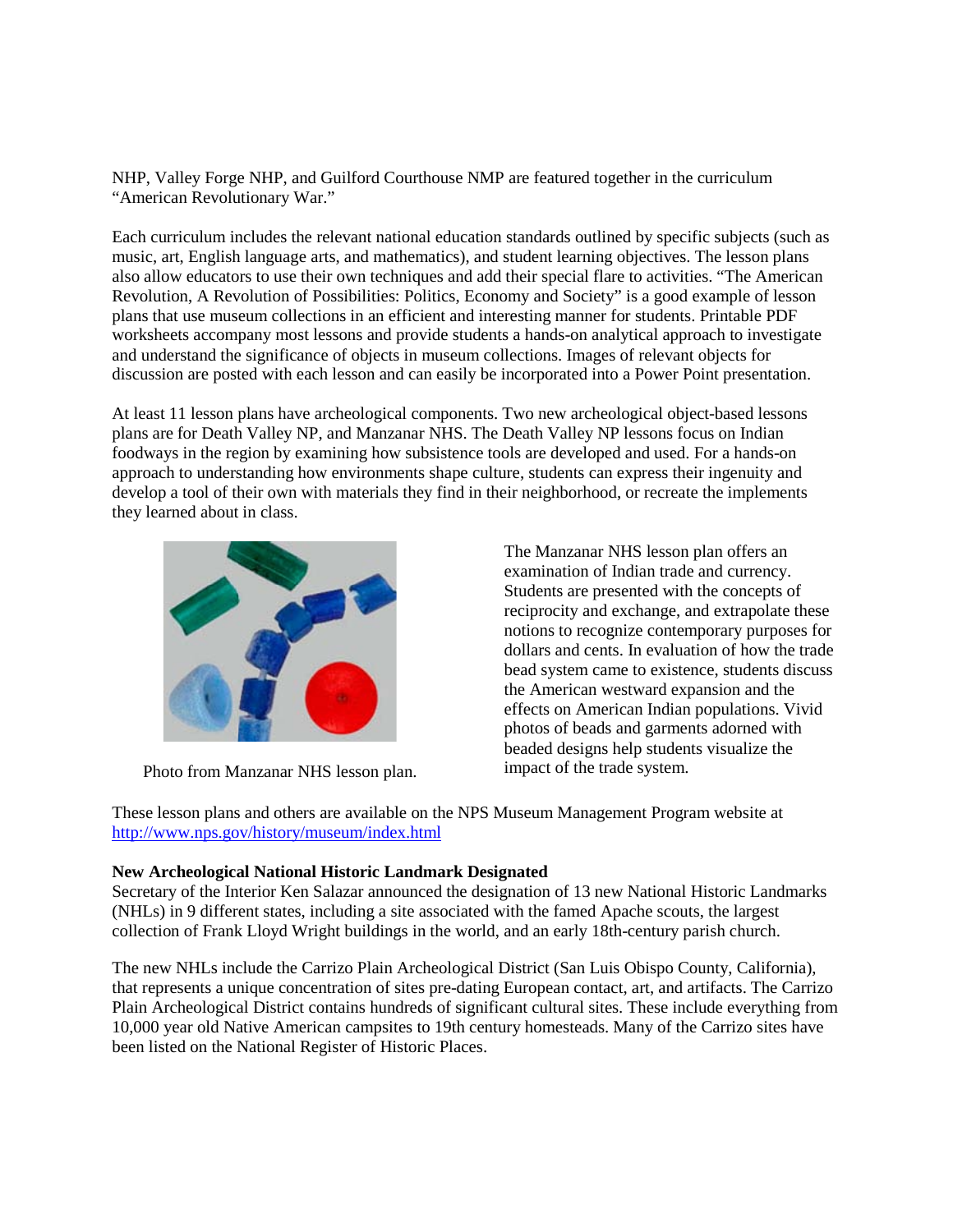NHLs are nationally significant historic places that possess exceptional value or quality in illustrating or interpreting the heritage of the United States. The program, established in 1935, is administered by the NPS on behalf of the Secretary of the Interior.

To read the entire nomination for the Carrizo Plain Archeological District, go to <http://www.nps.gov/nhl/Spring11Noms/CARRIZOREDACTED.pdf>

#### **Archaeological Institute of America Organizes National Archeology Day**

The Archaeological Institute of America (AIA) is organizing National Archaeology Day to be held on October 20, 2012. National Archaeology Day is a celebration of archeology and emphasizes the idea that archeology is everywhere. Participating organizations across the U.S. and Canada and around the world to raise awareness of archeology and provide opportunities for the public to participate in archeological activities. Last year the inaugural National Archaeology Day was recognized by Congress and more than 14,000 people participated in over 100 events across the U.S. and Canada.

The AIA is promoting participation in National Archaeology Day this year by inviting Federal agencies to become Collaborating Organizations. Collaborating Organizations hold events and/or promote National Archaeology Day to their members and the events will be listed on the 2012 National Archaeology Day website. A centralized calendar listing all events (on [www.nationalarchaeologyday.org\)](http://www.nationalarchaeologyday.org/) will be maintained by the Archaeological Institute of America (AIA). This year the NPS is a Collaborating Organization and parks should plan to coordinate public archeological programs around the October 20 date.

For more information about the AIA and National Archaeology Day, go to <http://archaeological.org/NAD/about>

**Contact:** Meredith Anderson Langlitz, AIA Senior Programs Coordinator, (617) 358-5909.

## **Voice of America Offers Radio Archeology Program**

Since September 2011, Voice of America has broadcast "Indiana Jones: Myth, Reality and 21st Century Archaeology," a series of radio programs about archeology. Through interviews, host Joe Schuldenrein, explores myths surrounding public perceptions of archeology and acquaints listeners with the contemporary practices in unearthing the human past. The lively, provocative, and informative discussions will appeal to archeological practitioners as well as the general public.

Schuldenrein's scientific background and research experience contributes as much to the interview as the expertise of his guests. He is president and senior scientist of Geoarcheology Research Associates (GRA) and has been a Visiting Scholar at New York University since 1996. His projects have ranged from human origins investigations to the beginnings of civilization of the Indus Valley. Recent research in North America has concentrated on the archeology of New York City and Native American landscapes of the Atlantic Coast. His newest venture is an assessment of Cultural Heritage Sites in war-torn Afghanistan.

Themes of the radio program range from the evolution vs. creationism controversy based on updated fossil records and innovative DNA studies to discussions of funding sources for archeology in the U.S. (Hint: think oil and gas industry). Experts comment on the latest high-tech approaches to buried archaeological landscapes that provide clues to understanding climate change, past, present and future. Speakers, to date, include Steve Lekson, Vance Holliday, and Tom King.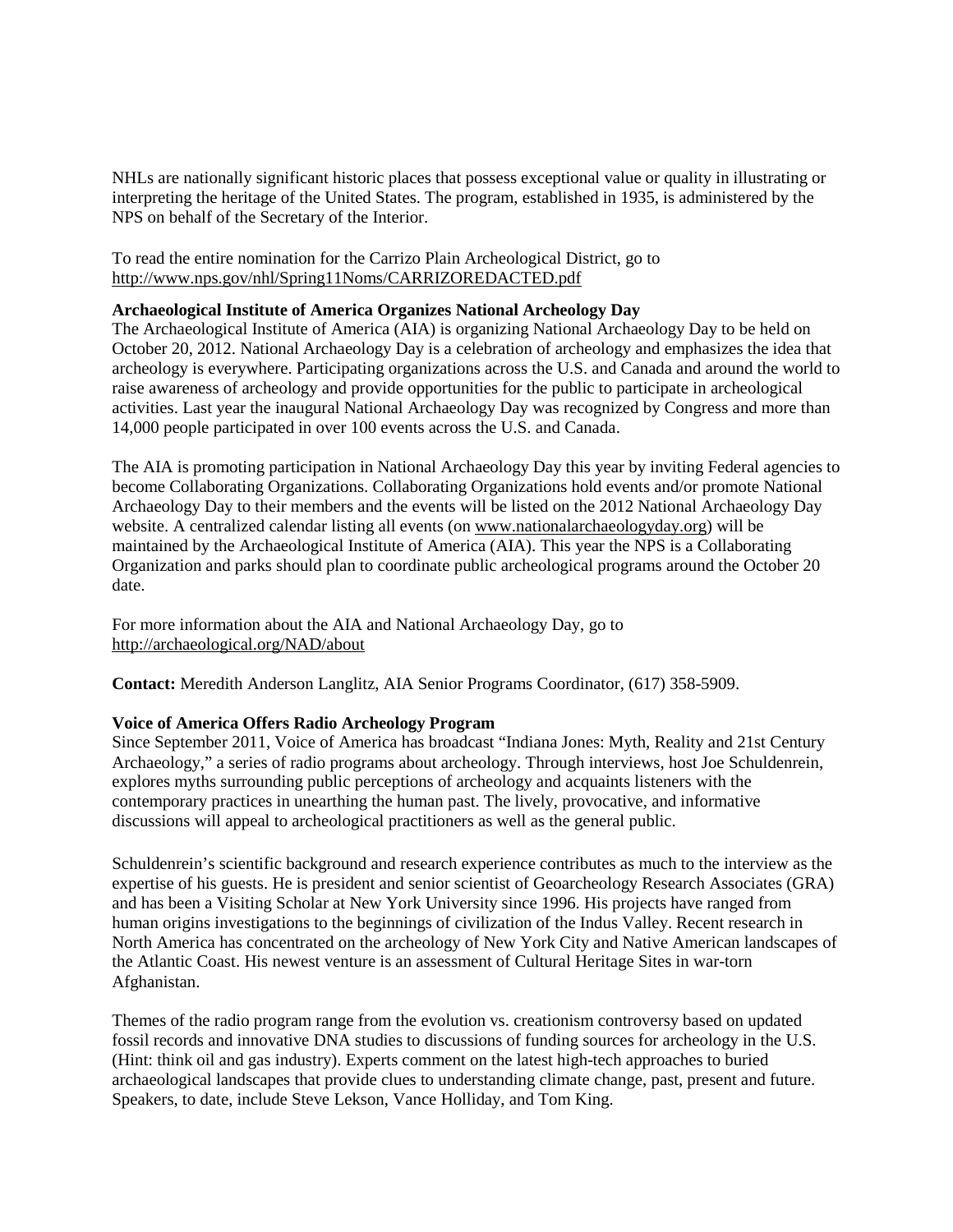Indiana Jones: Myth, Reality and 21st Century Archaeology is broadcast live every Wednesday at 3 PM Pacific Time on the VoiceAmerica Variety Channel. To access past episodes, go to [www.voiceamerica.com/episode/56450/indys-footprint-archaeology-religion-and-the-material](http://www.voiceamerica.com/episode/56450/indys-footprint-archaeology-religion-and-the-material-foundations-of-western-civilization)[foundations-of-western-civilization.](http://www.voiceamerica.com/episode/56450/indys-footprint-archaeology-religion-and-the-material-foundations-of-western-civilization)

# **Fire READ Training Offered**

This course provides participants with the training to serve as Resource Advisors (READs) during wildland fires. READs work with Incident Management Teams and fireline personnel to minimize the impacts of fire, fire management activities, and post-fire conditions on natural and cultural resources. READs are also critical as the starting point after fires for identifying needs related to the repair of fire suppression impacts, Burned Area Emergency Response (BAER) and Burned Area Rehabilitation (BAR).

Course participants will become familiar with the mechanisms through which fire, operations and postfire conditions can impact various resource classes (e.g., vegetation, wildlife, cultural resources, soils, wilderness), and tools available to the READ for avoiding, minimizing and mitigating those impacts. Course participants are provided an extensive electronic resource advising library, organized by subject matter, containing policies, guidelines, technical publications, templates, and forms.



Training will be held in Klamath Falls, Oregon, on May 16-17; Boise, Idaho on May 23-24; and Yosemite NP, on June 5-7, 2012. There are no prerequisites to attend the course. Once selections have been made, pre-course assignments will be e-mailed to each course participant. There is no tuition to attend the course, but the home unit should absorb all travel costs. Specific travel and other logistical information will be provided as participants are selected. All applications must be received by COB, April 13, 2012**.**

READ inspecting fire impacts.

For an application, contact NPS PWR Regional Fire Archeologist Nelson Siefkin (415) 623-2213 or (510) 207-7357 (cell).

# **Submerged Resources Archaeological Damage Assessment Methods Offered**

Geoscience Earth and Marine Services will host "Submerged Resources Archaeological Damage Assessment Methods" in Houston, Texas, on May 7-11, 2012. This class is open to all professional archeologists. Law enforcement officers, prosecuting attorneys, and agency managers who have an interest in archeological damage assessment may sit in on the class during the final two days with no tuition fee.